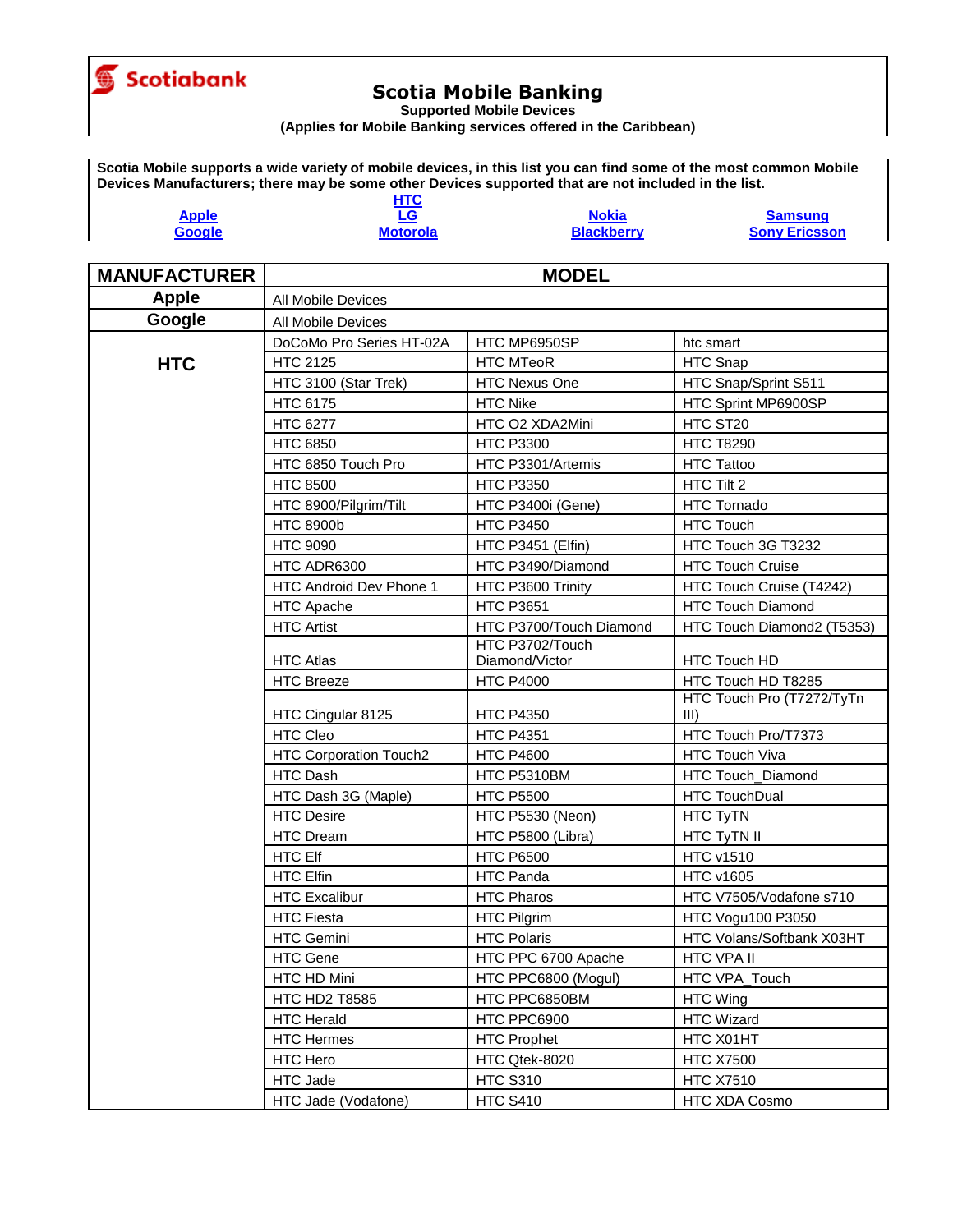<span id="page-1-0"></span>

**Supported Mobile Devices**

| <b>MANUFACTURER</b> | <b>MODEL</b>        |                       |                                         |
|---------------------|---------------------|-----------------------|-----------------------------------------|
|                     | HTC Juno            | <b>HTC S411</b>       | HTC XDA Trion                           |
| <b>HTC</b>          | <b>HTC Kaiser</b>   | HTC S521/Snap         | HTC XV6975/Imagio                       |
|                     | <b>HTC Legend</b>   | HTC S526/Snap         | O2 XDA IIs                              |
|                     | <b>HTC Magic</b>    | <b>HTC S620</b>       | Orange SPV C550                         |
|                     | <b>HTC Mail</b>     | <b>HTC S621</b>       | <b>Qtek 9000</b>                        |
|                     | HTC MDA Compact     | <b>HTC S630</b>       | Qtek S200                               |
|                     | HTC MDA compact II  | HTC S6356/Pure        | Sprint PPC 6600/Vision (htc<br>harrier) |
|                     | HTC MDA compact III | <b>HTC S710</b>       | <b>SPV M3000</b>                        |
|                     | HTC MDA Pro         | <b>HTC S730</b>       | T-Mobile MDA III                        |
|                     | HTC Mega            | <b>HTC S740</b>       | T-Mobile MDA Vario                      |
|                     | <b>HTC Monet</b>    | HTC SDA               | Vodafone 1640                           |
|                     | 225                 | GW825                 | ME850c PRADA                            |
| LG                  | 245                 | HB620                 | <b>ME850D</b>                           |
|                     | 265                 | <b>HB620T</b>         | <b>MG100a</b>                           |
|                     | 285                 | HTC 8900/Pilgrim/Tilt | MG130                                   |
|                     | 300                 | <b>HTC Pilgrim</b>    | MG150                                   |
|                     | 600                 | <b>KC550</b>          | MG155c                                  |
|                     | 3300                | <b>KC780</b>          | <b>MG170</b>                            |
|                     | 8700                | KC910                 | MG200                                   |
|                     | 9100                | KC910i/V1.0           | <b>MG200a</b>                           |
|                     | 8575/8575 Touch     | <b>KE520</b>          | <b>MG200c</b>                           |
|                     | A7110               | <b>KE820</b>          | <b>MG200d</b>                           |
|                     | A7150               | <b>KE970</b>          | MG201d                                  |
|                     | AD6335              | <b>KE990c</b>         | MG210                                   |
|                     | AX 265              | <b>KE990d</b>         | MG220                                   |
|                     | AX245               | <b>KF350</b>          | <b>MG225d</b>                           |
|                     | AX260               | <b>KF600d</b>         | MG230                                   |
|                     | AX275               | <b>KF690</b>          | <b>MG280c</b>                           |
|                     | AX300               | <b>KF700</b>          | <b>MG280d</b>                           |
|                     | AX310/Helix         | <b>KF700C</b>         | MG295                                   |
|                     | AX355               | <b>KF750</b>          | <b>MG295D</b>                           |
|                     | AX380               | KF750/Secret          | MG296                                   |
|                     | AX390               | KF750/Secret          | MG530                                   |
|                     | AX4270              | KF900/Prada           | MG800                                   |
|                     | AX490               | <b>KG130</b>          | <b>MG800C</b>                           |
|                     | AX565               | <b>KG200</b>          | <b>MG800D</b>                           |
|                     | AX585/Rhythm        | <b>KG200j</b>         | MG810                                   |
|                     | AX830               | <b>KG220</b>          | <b>MG810C</b>                           |
|                     |                     |                       |                                         |
|                     | AX8600              | <b>KG290</b>          | MG810d                                  |
|                     | B2000               | KG290UAE              | MG-810d                                 |
|                     | B2050               | KG320                 | MM535                                   |
|                     | B2100               | <b>KG800</b>          | MT375/Lyrics                            |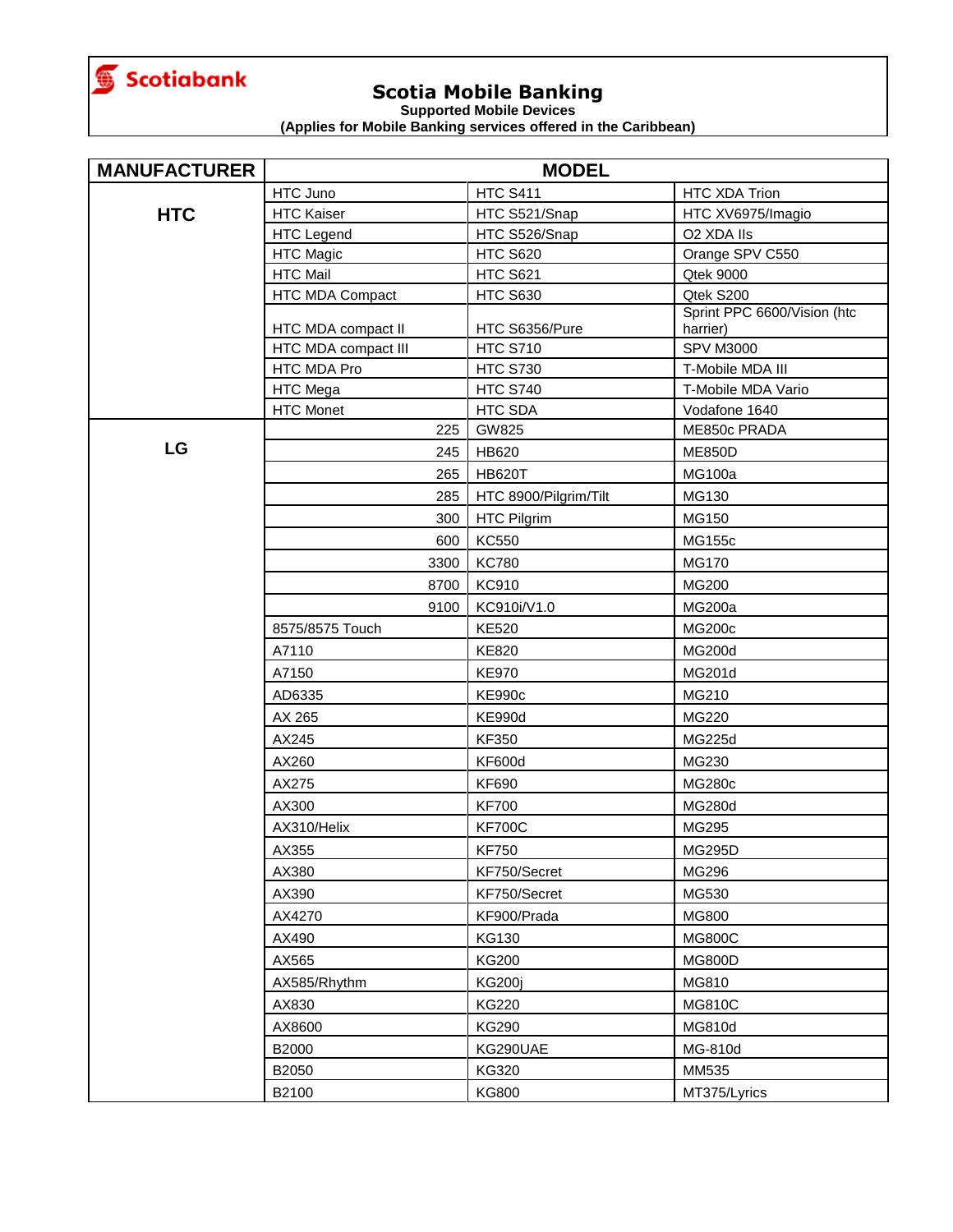

**Supported Mobile Devices**

| <b>MANUFACTURER</b> | <b>MODEL</b>            |                 |                 |
|---------------------|-------------------------|-----------------|-----------------|
|                     | B2250                   | <b>KG98</b>     | <b>MU500</b>    |
|                     | <b>BL20</b>             | KM330           | MX200           |
|                     | <b>BL40</b>             | KM335           | MX210           |
|                     | <b>BP4270</b>           | KM380           | MX240           |
| LG                  | C1100                   | KM385           | MX275           |
|                     | C1200                   | <b>KM500</b>    | MX300           |
|                     | C130                    | <b>KM501</b>    | MX380           |
|                     | C1300                   | <b>LG KM555</b> | MX500           |
|                     | C1300i                  | <b>KM570</b>    | MX505           |
|                     | C1330                   | <b>KM710</b>    | MX510           |
|                     | C1500                   | KM900           | MX535           |
|                     | C2000                   | KP135           | MX7000          |
|                     | C2200                   | <b>KP170</b>    | MX800/Chocolate |
|                     | C2600                   | <b>KP175</b>    | MX830           |
|                     | C3300                   | <b>KP199</b>    | MX8500          |
|                     | C3320                   | KP233           | MX8550          |
|                     | <b>CE200</b>            | KP235           | MX8700          |
|                     | <b>CE500</b>            | KP260           | OG200           |
|                     | CF360                   | KP265           | <b>PLS225</b>   |
|                     | CG180                   | <b>KP275</b>    | <b>PLS535</b>   |
|                     | CG220                   | <b>KP501</b>    | PM225           |
|                     | CG225                   | KP502           | <b>PM325</b>    |
|                     | CG300                   | KP550           | T5100           |
|                     | CP250                   | <b>KP570</b>    | <b>TE365</b>    |
|                     | CT810                   | KS20 Corona     | <b>TU515</b>    |
|                     | <b>CU320</b>            | <b>KT520</b>    | <b>TU575</b>    |
|                     | <b>CU400</b>            | <b>KU800</b>    | <b>TU750</b>    |
|                     | <b>CU405</b>            | <b>KU950</b>    | <b>TU915</b>    |
|                     | <b>CU500</b>            | <b>KU990</b>    | U8100           |
|                     | <b>CU8380</b>           | <b>KU990i</b>   | U8110           |
|                     | CX5450                  | L1100           | U8120           |
|                     | <b>DG200</b>            | L1150           | U8130           |
|                     | DoCoMo LG L704i         | L1200           | U8138           |
|                     | DoCoMo LG L705iX Series | L1400           | U8150           |
|                     | DoCoMo LG L852i/Prada   | L1400i          | U8180           |
|                     | Easy Shot BX5450        | L3100           | U8210           |
|                     | F1200                   | L5100           | U8330           |
|                     | F2100                   | L600v           | U8360           |
|                     | F2300                   | LG 5500         | U8380           |
|                     | F2400                   | <b>LG100C</b>   | U8500           |
|                     | F7200                   | LG125           | U880            |
|                     | F7250                   | LG1500          | U890            |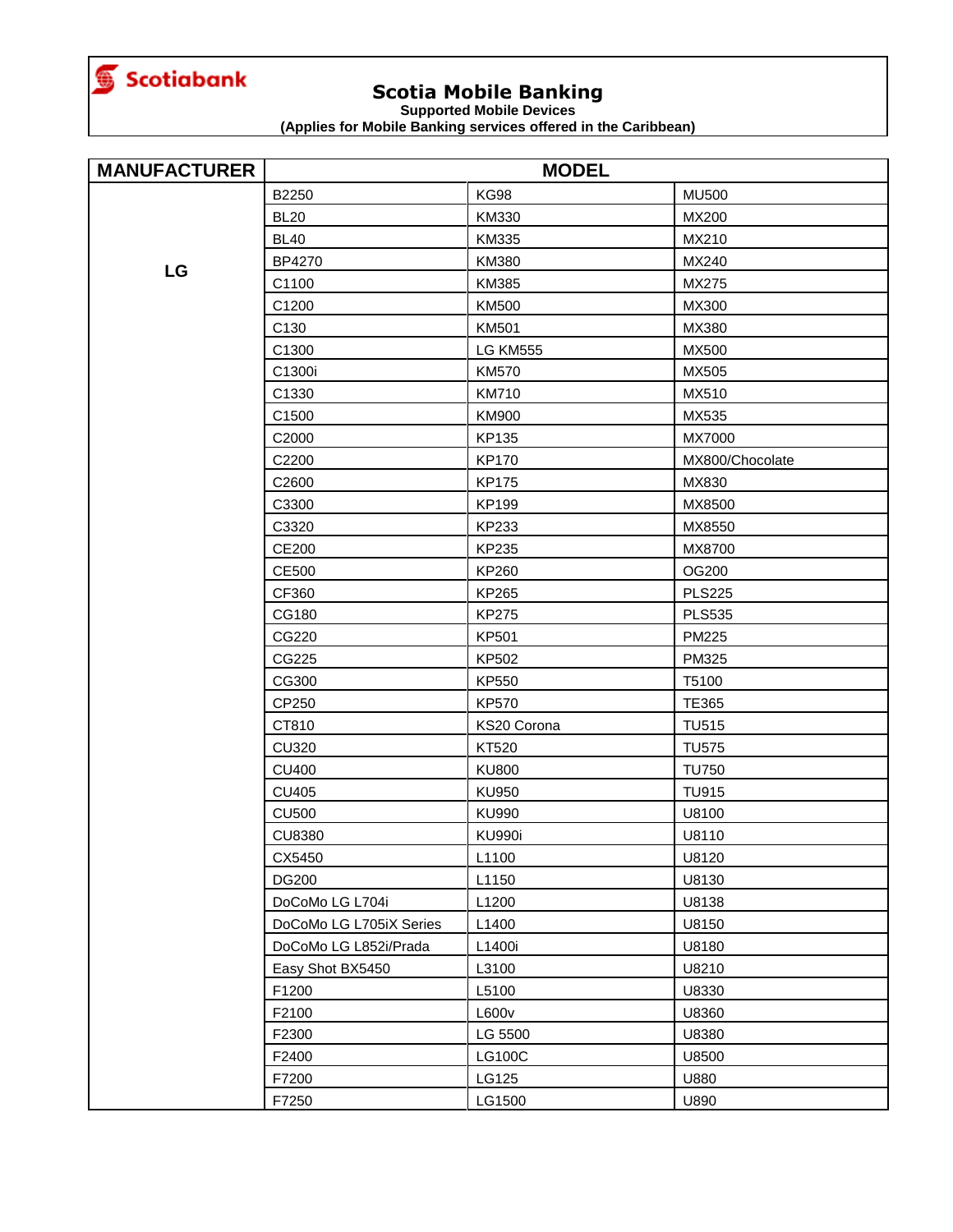

**Supported Mobile Devices**

| <b>MANUFACTURER</b> | <b>MODEL</b> |                       |                |
|---------------------|--------------|-----------------------|----------------|
|                     | F9100        | LG210                 | <b>VI125</b>   |
|                     | F9200        | LG220C                | vi5225         |
|                     | G1100        | <b>LG410G</b>         | <b>VM265</b>   |
|                     | G210         | LG4600                | VX 7100/Glance |
| LG                  | G4015        | LG4750                | VX 8360        |
|                     | G4020        | LG490                 | VX-11000       |
|                     | G4050        | LG500                 | VX3100         |
|                     | G5500        | LG5400                | VX3200         |
|                     | G5600        | LG550                 | VX4500         |
|                     | G6070        | <b>LG570V</b>         | VX4600         |
|                     | G7000        | LG600                 | VX4700         |
|                     | G7050        | LG600G                | VX5000         |
|                     | G7200        | LG6100                | VX5200         |
|                     | GB190        | LG6190                | VX5400         |
|                     | GB220        | LG6200                | VX5500         |
|                     | GB230        | LG620G                | VX6100         |
|                     | GB270        | LG840                 | VX7000         |
|                     | GC900        | LG8500                | VX8000         |
|                     | GD510        | LG8550/Chocolate Spin | VX8100         |
|                     | GD900        | LG8600                | VX8300         |
|                     | GM200        | LG8700/Shine          | VX-8350        |
|                     | GM210        | LG8700-parrot         | VX8500         |
|                     | GM310        | LG8800/Venus          | VX-8550        |
|                     | GM730        | LG9700                | VX-8560        |
|                     | GM750/Layla  | LW310/Helix           | VX-8575        |
|                     | GR500        | LX 600 Lotus          | VX8600         |
|                     | GR501        | LX140                 | VX-8610        |
|                     | GS290        | LX150                 | VX8700         |
|                     | GT365        | LX260                 | VX-8800        |
|                     | GT500        | LX265                 | VX-9100        |
|                     | GT505        | LX290S                | VX-9200        |
|                     | GT810H       | LX370                 | VX-9400        |
|                     | GU295        | LX535                 | VX-9600        |
|                     | GW300        | LX5350                | VX-9700        |
|                     | GW520        | LX550                 | VX9800         |
|                     | GW525        | LX570                 | VX-9900        |
|                     | GW620        | M4300                 | W5200          |
|                     |              | M6100                 | W800           |
|                     | 8800         | 1606                  | V300           |
| <b>Motorola</b>     | A1200eam     | 2228                  | <b>V300R</b>   |
|                     | A300         | 2355                  | V323i          |
|                     | A3100        | i880                  | V325           |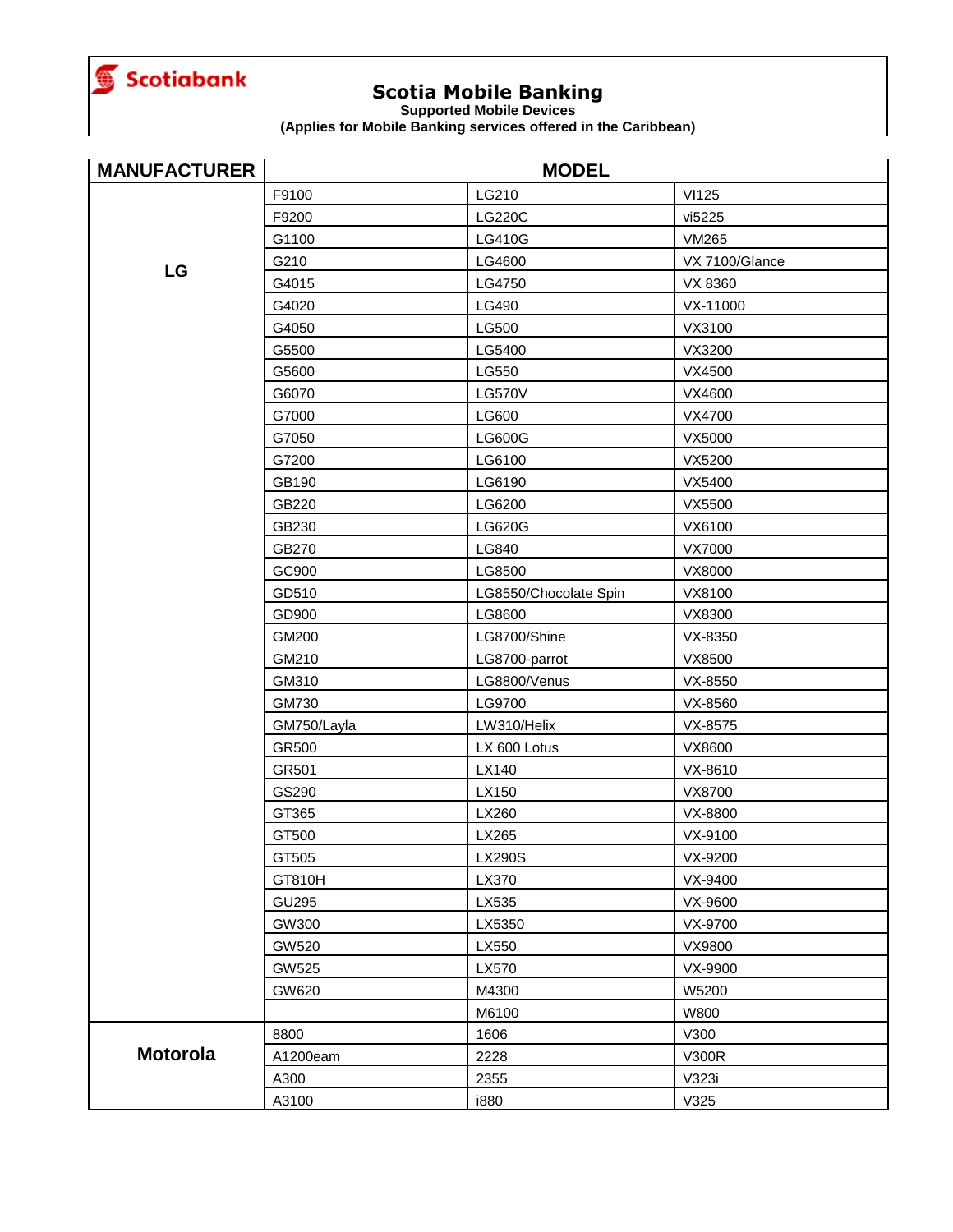<span id="page-4-0"></span>

**Supported Mobile Devices**

| <b>MANUFACTURER</b> | <b>MODEL</b>        |                    |                  |
|---------------------|---------------------|--------------------|------------------|
|                     | A415P               | i885               | V330             |
|                     | A4500               | i9/Stature         | V360             |
|                     | A455/Rival          | i920B              | V3c              |
| <b>Motorola</b>     | A630                | K <sub>1</sub>     | V3r              |
|                     | A668                | K <sub>1m</sub>    | V3V              |
|                     | A732                | K3m                | V400             |
|                     | $A-7F$              | KRZR K1c           | V500             |
|                     | A840                | KRZR K1c           | V536             |
|                     | A845                | L2                 | V545             |
|                     | A890                | L <sub>6</sub>     | V547             |
|                     | $A-8B$              | MotoMB200/Morrison | V550             |
|                     | A9D                 | MOTOMING A1200     | V <sub>551</sub> |
|                     | <b>AURA</b>         | MotoQA1            | V <sub>6</sub>   |
|                     | C <sub>155</sub>    | <b>MOTORAZR V9</b> | V600             |
|                     | C166                | <b>MOTOROKR Z6</b> | <b>V600R</b>     |
|                     | C168                | <b>MOT-V177</b>    | V635             |
|                     | C168i               | MPx200             | V702MO           |
|                     | C <sub>257</sub>    | <b>MPX220</b>      | V710             |
|                     | C <sub>261</sub>    | PEBL U6            | V750             |
|                     | C290-boost          | Q                  | <b>V80</b>       |
|                     | C350                | $\mathsf Q$        | V810             |
|                     | C357                | Q11                | V820             |
|                     | C380                | Q9                 | V860             |
|                     | C385                | Q9c                | V870             |
|                     | C510                | Q9H                | V872             |
|                     | C650                | Q9m                | V875             |
|                     | C975                | Q9m                | <b>V878</b>      |
|                     | C980                | QA30               | V880             |
|                     | <b>CN620</b>        | Q-GSM              | V950             |
|                     | Debut i856          | Q-UMTS             | V980             |
|                     | Docomo M702iS/Dolce | R38                | VA76r            |
|                     | Gabbana<br>Droid    | RAZR V3            | Ve               |
|                     | E1000               | RAZR V3c           | <b>VE 240</b>    |
|                     | E365                | RAZR V3i           | <b>VE 465</b>    |
|                     | E398                | RAZR V3x           | Ve/Vegas         |
|                     | E398B               | RAZR V3xx          | <b>VE20</b>      |
|                     | E610                | RAZR V9m           | VE20/Vegas       |
|                     | E615                | RIZR Z6c           | <b>VE538</b>     |
|                     | E685                | ROKR E1            | VE66             |
|                     | E790                | ROKR E2            | W213             |
|                     |                     |                    |                  |
|                     | E8                  | SLVR L7            | W220             |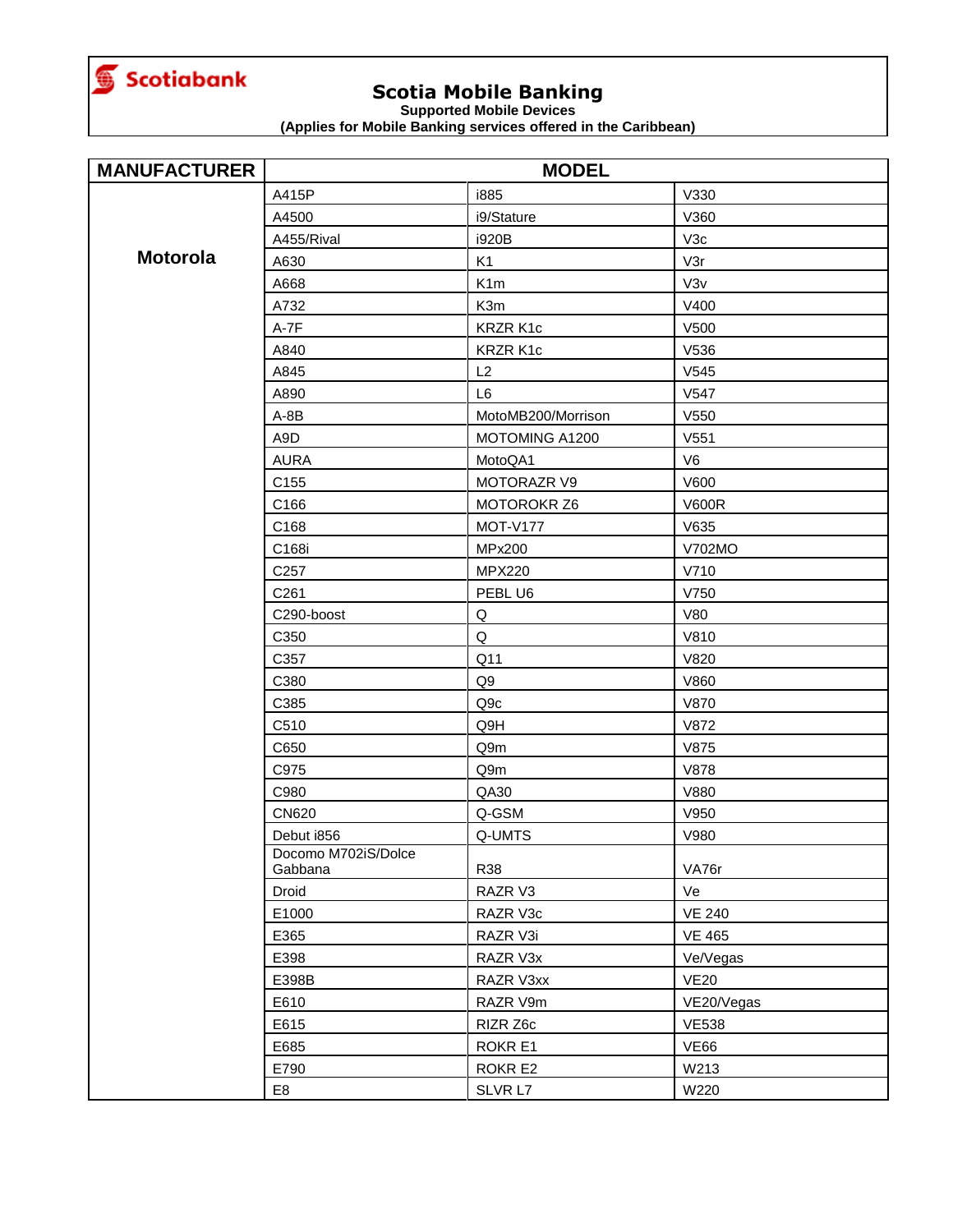<span id="page-5-0"></span>

**Supported Mobile Devices**

| <b>MANUFACTURER</b> | <b>MODEL</b>  |       |                              |
|---------------------|---------------|-------|------------------------------|
|                     | E815          | Spark | W230                         |
|                     | E990          | T725E | W231                         |
|                     | <b>EM25</b>   | U9    | W233                         |
| <b>Motorola</b>     | EM28/Motorokr | V1050 | W270                         |
|                     | <b>EM30</b>   | V1100 | W315                         |
|                     | EM325         | V171  | W370                         |
|                     | <b>EM326g</b> | V172  | W375                         |
|                     | EM330         | V173  | <b>W376g</b>                 |
|                     | EM35/Motorokr | V175  | W377                         |
|                     | i465/Clutch   | V176  | W385m                        |
|                     | i576          | V180  | W388                         |
|                     | i580          | V220  | W396                         |
|                     | i605          | V235  | W397                         |
|                     | i615          | V260  | W755                         |
|                     | i740          | V265  | W766/Entice                  |
|                     | i850          | V266  | W840/Quantico                |
|                     | i855          | V26X  | Z <sub>3</sub>               |
|                     | i860          | V270  | Z6m                          |
|                     | i870          | V276  | Z6W                          |
|                     | i875          | V290  | Z9                           |
|                     | i876          | V291  | ZN4/Krave (Verizon Wireless) |
|                     | i877          | V295  |                              |
|                     | 2605          | 6681  | 6225i                        |
| <b>Nokia</b>        | 2610          | 6682  | 6230i                        |
|                     | 2626          | 6750  | 6236i                        |
|                     | 2650          | 6800  | 6260 slide                   |
|                     | 2690          | 6810  | 6303 classic                 |
|                     | 2705          | 6820  | 6303i classic                |
|                     | 3100          | 6822  | 6310i                        |
|                     | 3105          | 7020  | 6315i                        |
|                     | 3108          | 7110  | 6500 classic                 |
|                     | 3120          | 7160  | 6555 classic                 |
|                     | 3155          | 7190  | 6555b                        |
|                     | 3200          | 7200  | 6600 fold                    |
|                     | 3205          | 7210  | 6600 slide                   |
|                     | 3220          | 7230  | 6600i slide                  |
|                     | 3230          | 7250  | 6610i                        |
|                     | 3250          | 7260  | 6680i                        |
|                     | 3300          | 7270  | 6700 classic                 |
|                     | 3330          | 7280  | 6700 slide                   |
|                     | 3350          | 7360  | 6710 Navigator               |
|                     | 3510          | 7370  | 6730 classic                 |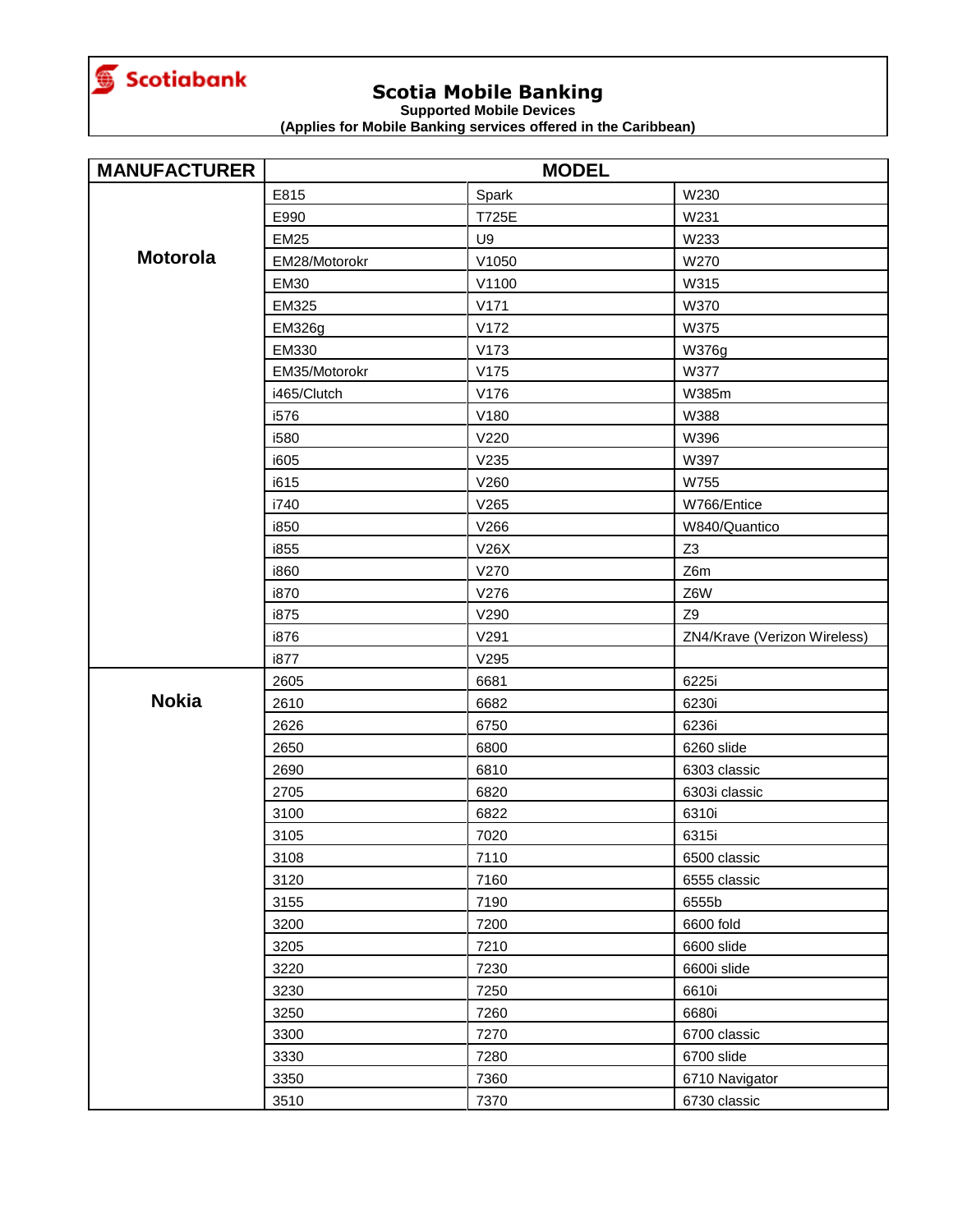

**Supported Mobile Devices**

| <b>MANUFACTURER</b> | <b>MODEL</b> |                         |                      |
|---------------------|--------------|-------------------------|----------------------|
|                     | 3520         | 7373                    | 6760 slide           |
|                     | 3560         | 7390                    | 6790 slide           |
|                     | 3590         | 7600                    | 6790 Surge           |
| <b>Nokia</b>        | 3595         | 7610                    | 7250i                |
|                     | 3600         | 7650                    | 7310 Supernova       |
|                     | 3620         | 7710                    | 7500 Prism           |
|                     | 3650         | 8800                    | 804NK                |
|                     | 3660         | 8801                    | 8310/8390            |
|                     | 5100         | 9300                    | 8800 Arte            |
|                     | 5130         | 9500                    | 8800 Gold Arte       |
|                     | 5140         | 1680 classic            | 8800 Sirocco Edition |
|                     | 5200         | 1682 classic            | 8910i                |
|                     | 5230         | 2220 slide              | 9110/9110i           |
|                     | 5300         | 2320 classic            | 9210/9210i/9290      |
|                     | 5610         | 2323 classic            | 9300i                |
|                     | 6020         | 2330 classic            | C3-00                |
|                     | 6021         | 2600 classic            | C5-00                |
|                     | 6030         | 2700 classic            | C6-00                |
|                     | 6060         | 2710 Navigation Edition | E50                  |
|                     | 6061         | 2720 fold               | E5-00                |
|                     | 6070         | 3100b                   | E51                  |
|                     | 6080         | 3110 classic            | E <sub>52</sub>      |
|                     | 6085         | 3120 classic            | E60                  |
|                     | 6100         | 3120b                   | E61                  |
|                     | 6101         | 3155i                   | E63                  |
|                     | 6102         | 3205 i, 3205 classic    | E66                  |
|                     | 6108         | 3208 classic            | E70                  |
|                     | 6111         | 3410 CDMA               | E71                  |
|                     | 6125         | 3510i                   | E72                  |
|                     | 6131         | 3520/3560               | e75                  |
|                     | 6151         | 3555 classic, 3555b     | E90 Communicator     |
|                     | 6170         | 3600 slide              | N70                  |
|                     | 6200         | 3610 fold               | N71                  |
|                     | 6210         | 3720 classic            | N72                  |
|                     | 6220         | 5130 XpressMusic        | N73                  |
|                     | 6225         | 5140i                   | N76                  |
|                     | 6230         | 5220 XpressMusic        | N78                  |
|                     | 6233         | 5310 XpressMusic        | N79                  |
|                     | 6250         | 5320 XpressMusic        | <b>N80</b>           |
|                     | 6255         | 5330 Mobile TV Edition  | N8-00                |
|                     | 6260         | 5330 XpressMusic        | N81                  |
|                     | 6263         | 5500 Sport              | N82                  |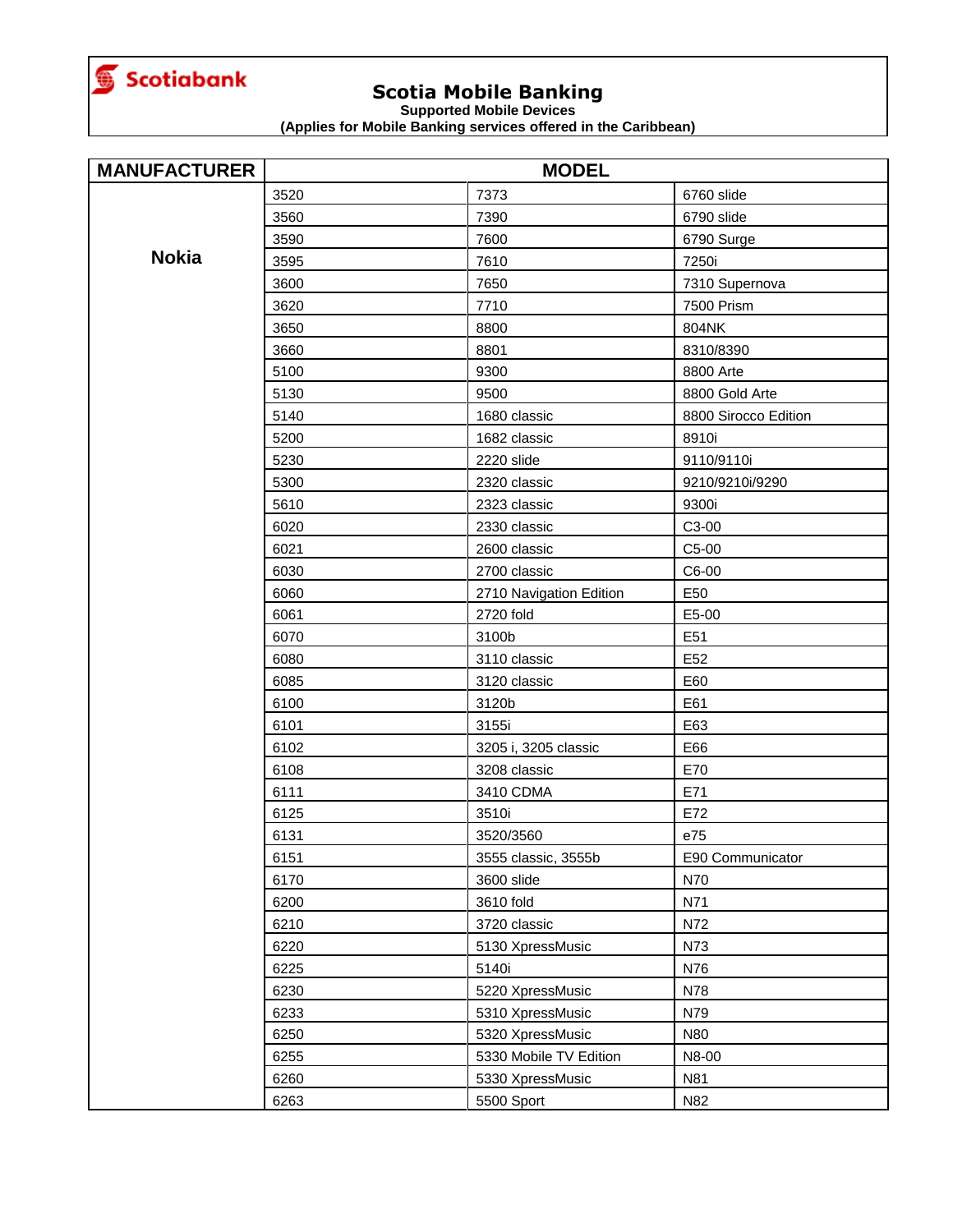<span id="page-7-0"></span>

**Supported Mobile Devices**

| <b>MANUFACTURER</b> | <b>MODEL</b>     |                         |                         |
|---------------------|------------------|-------------------------|-------------------------|
|                     | 6276             | 5530 XpressMusic        | N85                     |
|                     | 6280             | 5630 XpressMusic        | N85-3                   |
|                     | 6288             | 5730 XpressMusic        | <b>N86 8MP</b>          |
| <b>Nokia</b>        | 6300             | 5800 XpressMusic        | N90                     |
|                     | 6350             | 6030 US                 | N95                     |
|                     | 6555             | 6110 Navigator          | <b>N95 8GB</b>          |
|                     | 6560             | 6120 classic            | N95 8GB NAM             |
|                     | 6585             | 6122 classic            | <b>N95-3 NAM</b>        |
|                     | 6590             | 6131 NFC                | N96                     |
|                     | 6600             | 6208 classic            | N97                     |
|                     | 6610             | 6210 Navigator          | N97 mini                |
|                     | 6620             | 6212 classic            | N-Gage                  |
| <b>RIM</b>          | 6630             | 6215i                   | N-Gage QD               |
| <b>Blackberry</b>   | 6638             | 6216 classic            | Nok00                   |
|                     | 6650             | 6220 classic            | <b>THR880i</b>          |
|                     | 6651             | 6680                    | X <sub>3</sub>          |
|                     | 6670             | 6225 (Sprint)           | X <sub>6</sub>          |
|                     | 857              | BlackBerry 7210         | BlackBerry 8700r        |
|                     | 950              | BlackBerry 7220         | BlackBerry 7280         |
|                     | 957              | BlackBerry 7230         | BlackBerry 7290         |
|                     | 8320             | BlackBerry 7250         | BlackBerry 7510         |
|                     | 9520             | BlackBerry 7520         | BlackBerry 8700v        |
|                     | 9500 (Thunder)   | BlackBerry 7730         | BlackBerry 8703         |
|                     | BlackBerry 5810  | BlackBerry 7750         | BlackBerry 8703e        |
|                     | BlackBerry 5820  | BlackBerry 7780         | BlackBerry 8705g        |
|                     | BlackBerry 6210  | BlackBerry 8100 (Pearl) | BlackBerry 8707         |
|                     | BlackBerry 6220  | BlackBerry 8110         | BlackBerry 8707v        |
|                     | BlackBerry 6230  | BlackBerry 8120         | BlackBerry 8800         |
|                     | BlackBerry 6280  | BlackBerry 8130 (Pearl) | BlackBerry 8820         |
|                     | BlackBerry 6510  | BlackBerry 8220         | BlackBerry 8830         |
|                     | BlackBerry 6710  | BlackBerry 8230         | BlackBerry 8900         |
|                     | BlackBerry 6720  | BlackBerry 8300         | BlackBerry 9000         |
|                     | BlackBerry 6750  | BlackBerry 8310         | BlackBerry 9100         |
|                     | BlackBerry 7100  | BlackBerry 8330         | BlackBerry 9530         |
|                     | Blackberry 7100g | BlackBerry 8350i        | BlackBerry 9550/Storm2  |
|                     | BlackBerry 7100i | BlackBerry 8520         | BlackBerry 9630         |
|                     | BlackBerry 7130  | BlackBerry 8530         | BlackBerry 9700         |
|                     | BlackBerry 7130c | BlackBerry 8700         | BlackBerry 9800         |
|                     | BlackBerry 7130e | BlackBerry 8700c        | <b>BlackBerry Charm</b> |
|                     | BlackBerry 7130g | BlackBerry 8700f        | HTC 8900/Pilgrim/Tilt   |
|                     | BlackBerry 8700g |                         | HTC Pilgrim             |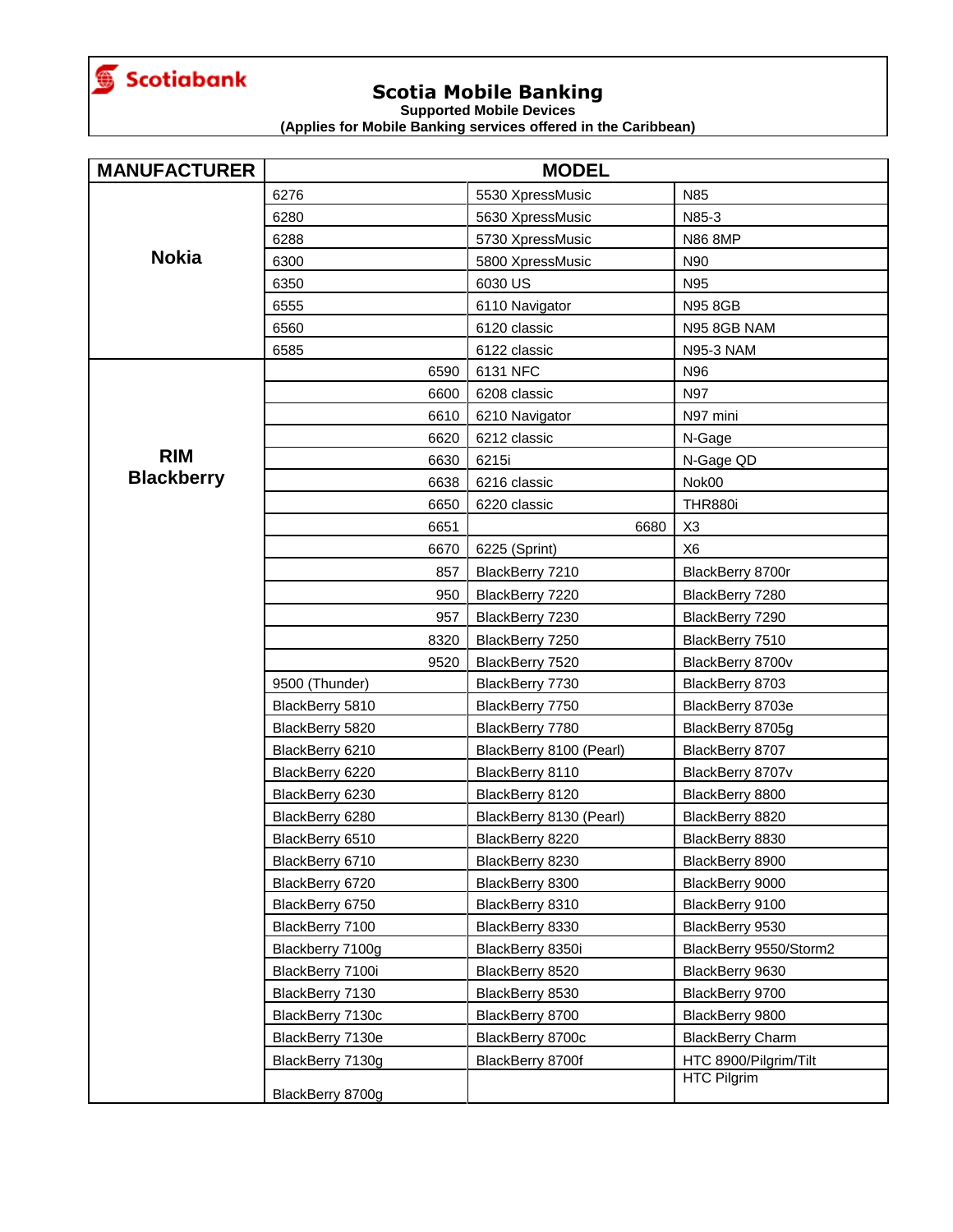<span id="page-8-0"></span>

**Supported Mobile Devices**

| <b>MANUFACTURER</b> | <b>MODEL</b>      |                  |                        |
|---------------------|-------------------|------------------|------------------------|
|                     | 705SC             | <b>SGH-B510</b>  | <b>SGH-I718</b>        |
|                     | 708SC             | <b>SGH-B520</b>  | <b>SGH-i728</b>        |
|                     | 709SC             | <b>SGH-C108</b>  | <b>SGH-i740</b>        |
|                     | 805SC             | SGH-C108t        | <b>SGH-1750</b>        |
| <b>SAMSUNG</b>      | 920SC             | <b>SGH-C110</b>  | <b>SGH-i780</b>        |
|                     | A820              | <b>SGH-C130</b>  | SGH-18315              |
|                     | B2100             | <b>SGH-C160</b>  | <b>SGH-i900</b>        |
|                     | B2100/Explorer    | SGH-C160L        | SGH-i900 (Vodafone)    |
|                     | B2700             | <b>SGH-C161</b>  | <b>SGH-i907</b>        |
|                     | B5702             | <b>SGH-C165</b>  | SGH-i908/Omnia (china) |
|                     | C166              | <b>SGH-C170</b>  | <b>SGH-J150</b>        |
|                     | C280              | <b>SGH-C180</b>  | <b>SGH-J160</b>        |
|                     | C3010             | <b>SGH-C200</b>  | <b>SGH-J200</b>        |
|                     | C3050             | SGH-C207L        | <b>SGH-J208</b>        |
|                     | C3053             | <b>SGH-C216</b>  | <b>SGH-J210</b>        |
|                     | C417              | SGH-C240         | SGH-J700i              |
|                     | C <sub>520</sub>  | <b>SGH-C250</b>  | SGH-J700L              |
|                     | C5212             | SGH-C260M        | SGH-J700V              |
|                     | C6625             | SGH-C266         | <b>SGH-J706</b>        |
|                     | D900i             | SGH-C275L        | <b>SGH-J708</b>        |
|                     | E1310C            | <b>SGH-C300</b>  | <b>SGH-J708i</b>       |
|                     | E1360B            | <b>SGH-C308</b>  | <b>SGH-J750</b>        |
|                     | E1410             | <b>SGH-C320</b>  | <b>SGH-J770</b>        |
|                     | E2100             | <b>SGH-C416</b>  | <b>SGH-J800</b>        |
|                     | E2210             | <b>SGH-C417</b>  | <b>SGH-L310</b>        |
|                     | E2210B            | SGH-C420L        | SGH-L600               |
|                     | E2210L            | <b>SGH-C421</b>  | <b>SGH-L700</b>        |
|                     | E2510             | <b>SGH-C425</b>  | <b>SGH-L811</b>        |
|                     | E335              | <b>SGH-C426</b>  | SGH-M110 SOLID         |
|                     | E360              | <b>SGH-C450</b>  | <b>SGH-M120</b>        |
|                     | E376              | <b>SGH-C500</b>  | SGH-M140L              |
|                     | E380              | SGH-C506         | SGH-M150               |
|                     | E910              | <b>SGH-C510</b>  | <b>SGH-M200</b>        |
|                     | GT B7320/OmniaPRO | SGH-C510L        | <b>SGH-M300</b>        |
|                     | GT C5130          | SGH-C510V        | SGH-M300V              |
|                     | GT E2120          | <b>SGH-C516</b>  | SGH-M310               |
|                     | GT E2130          | SGH-CC03         | SGH-M310V              |
|                     | GT M2310/BeatDJ   | <b>SGH-D100</b>  | SGH-M600               |
|                     | GT M8800          | SGH-D347         | SGH-M610               |
|                     | GT S3030/Tobi     | SGH-D406         | SGH-M620               |
|                     | GT S3653          | SGH-D410         | <b>SGH-M8800</b>       |
|                     | GT-B3210          | <b>SGH-D410C</b> | <b>SGH-P100</b>        |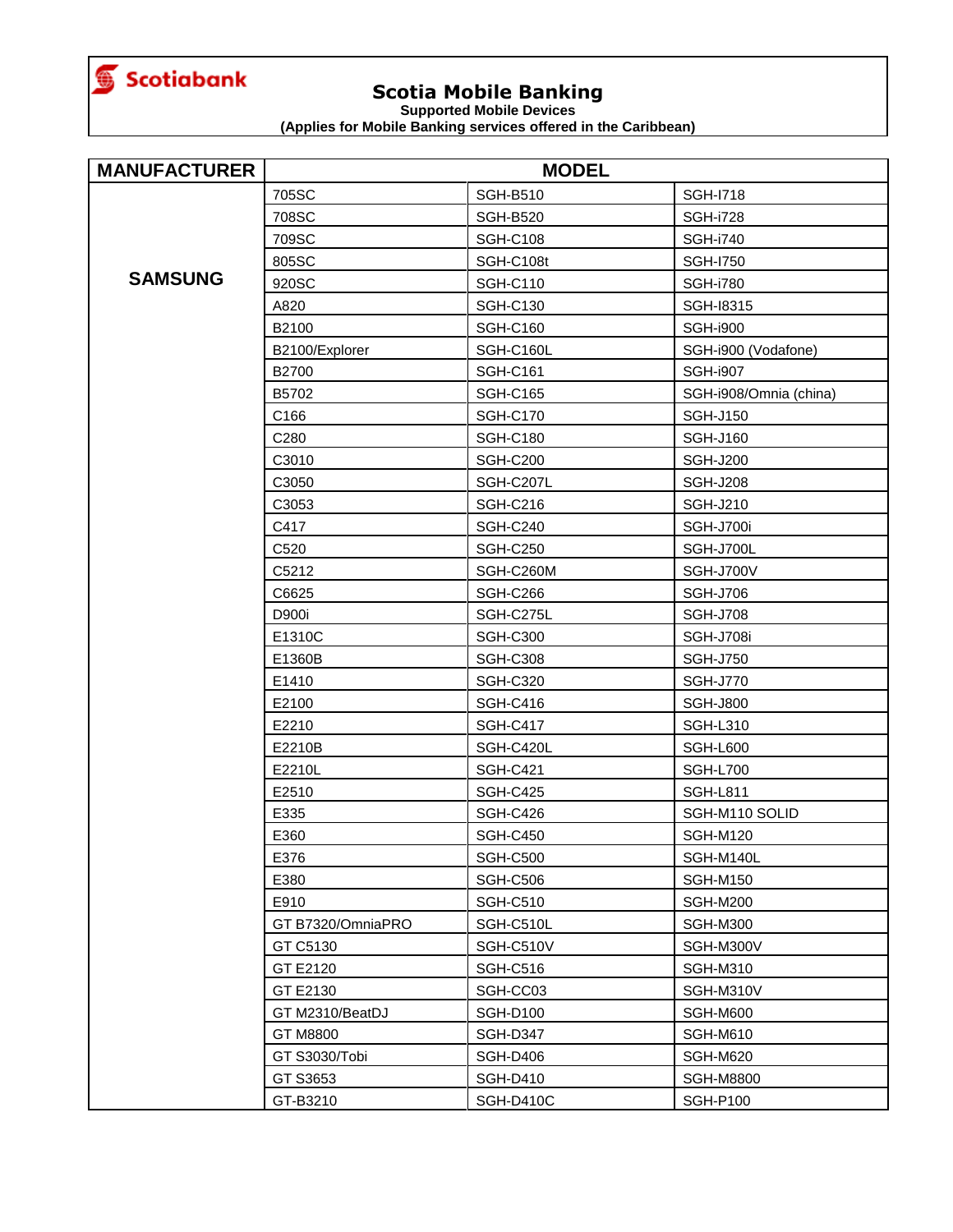

**Supported Mobile Devices**

| <b>MANUFACTURER</b> | <b>MODEL</b>      |                   |                  |
|---------------------|-------------------|-------------------|------------------|
|                     | GT-B3310          | <b>SGH-D418</b>   | <b>SGH-P200</b>  |
|                     | GT-B3410          | <b>SGH-D428</b>   | <b>SGH-P207</b>  |
|                     | GT-B5310          | <b>SGH-D488</b>   | <b>SGH-P220</b>  |
|                     | GT-B5722          | <b>SGH-D500</b>   | <b>SGH-P250</b>  |
| <b>SAMSUNG</b>      | GT-B7300          | SGH-D500C         | <b>SGH-P310</b>  |
|                     | GT-B7330          | SGH-D500E         | <b>SGH-P400</b>  |
|                     | GT-B7610          | <b>SGH-D508</b>   | <b>SGH-P510</b>  |
|                     | GT-C3110          | <b>SGH-D510</b>   | <b>SGH-P518</b>  |
|                     | GT-C3510          | <b>SGH-D520</b>   | <b>SGH-P700</b>  |
|                     | GT-C5220          | SGH-D528          | <b>SGH-P710</b>  |
|                     | GT-C6620          | <b>SGH-D600</b>   | <b>SGH-P716</b>  |
|                     | GT-E1390          | SGH-D600E         | SGH-p730         |
|                     | GT-i5700          | SGH-D608          | <b>SGH-P735</b>  |
|                     | GT-I7110          | <b>SGH-D720</b>   | <b>SGH-P858</b>  |
|                     | GT-i7500          | <b>SGH-D728</b>   | <b>SGH-P906</b>  |
|                     | GT-i8000          | <b>SGH-D780</b>   | SGH-P910         |
|                     | GT-18510          | <b>SGH-D807</b>   | <b>SGH-S100</b>  |
|                     | GT-18910          | <b>SGH-D820</b>   | <b>SGH-S108</b>  |
|                     | GT-19000          | <b>SGH-D830</b>   | <b>SGH-S300</b>  |
|                     | GT-M5650          | SGH-D836          | SGH-S300m        |
|                     | GT-M7500          | <b>SGH-D840</b>   | SGH-S7330        |
|                     | GT-M8910          | <b>SGH-D880</b>   | <b>SGH-T101G</b> |
|                     | GT-P1000          | <b>SGH-D900</b>   | <b>SGH-T109</b>  |
|                     | GT-S3100          | SGH-D900 (Orange) | <b>SGH-T139</b>  |
|                     | GT-S3550          | <b>SGH-D908</b>   | <b>SGH-T155G</b> |
|                     | GT-S3600C         | <b>SGH-D908I</b>  | <b>SGH-T201G</b> |
|                     | GT-S3650          | <b>SGH-D980</b>   | <b>SGH-T209</b>  |
|                     | GT-S5230          | <b>SGH-D988</b>   | SGH-T209R        |
|                     | GT-S5560          | <b>SGH-E100</b>   | <b>SGH-T219</b>  |
|                     | GT-S5620          | SGH-E100A         | <b>SGH-T219S</b> |
|                     | GT-S6700T         | <b>SGH-E108</b>   | <b>SGH-T229</b>  |
|                     | GT-S7070          | <b>SGH-E116</b>   | <b>SGH-T301G</b> |
|                     | GT-S7550          | SGH-E200          | <b>SGH-T309</b>  |
|                     | GT-S8000L         | <b>SGH-E210</b>   | <b>SGH-T329</b>  |
|                     | i601              | SGH-E215L         | SGH-T336         |
|                     | i617 BlackJack II | SGH-E236          | <b>SGH-T401G</b> |
|                     | <b>IP 830W</b>    | <b>SGH-E250</b>   | <b>SGH-T419</b>  |
|                     | M3200             | SGH-E251L         | <b>SGH-T429</b>  |
|                     | M3510             | <b>SGH-E256</b>   | <b>SGH-T439</b>  |
|                     | M510              | SGH-E258          | <b>SGH-T459</b>  |
|                     | M7600             | <b>SGH-E300</b>   | <b>SGH-T509</b>  |
|                     | M8800L            | <b>SGH-E310</b>   | <b>SGH-T639</b>  |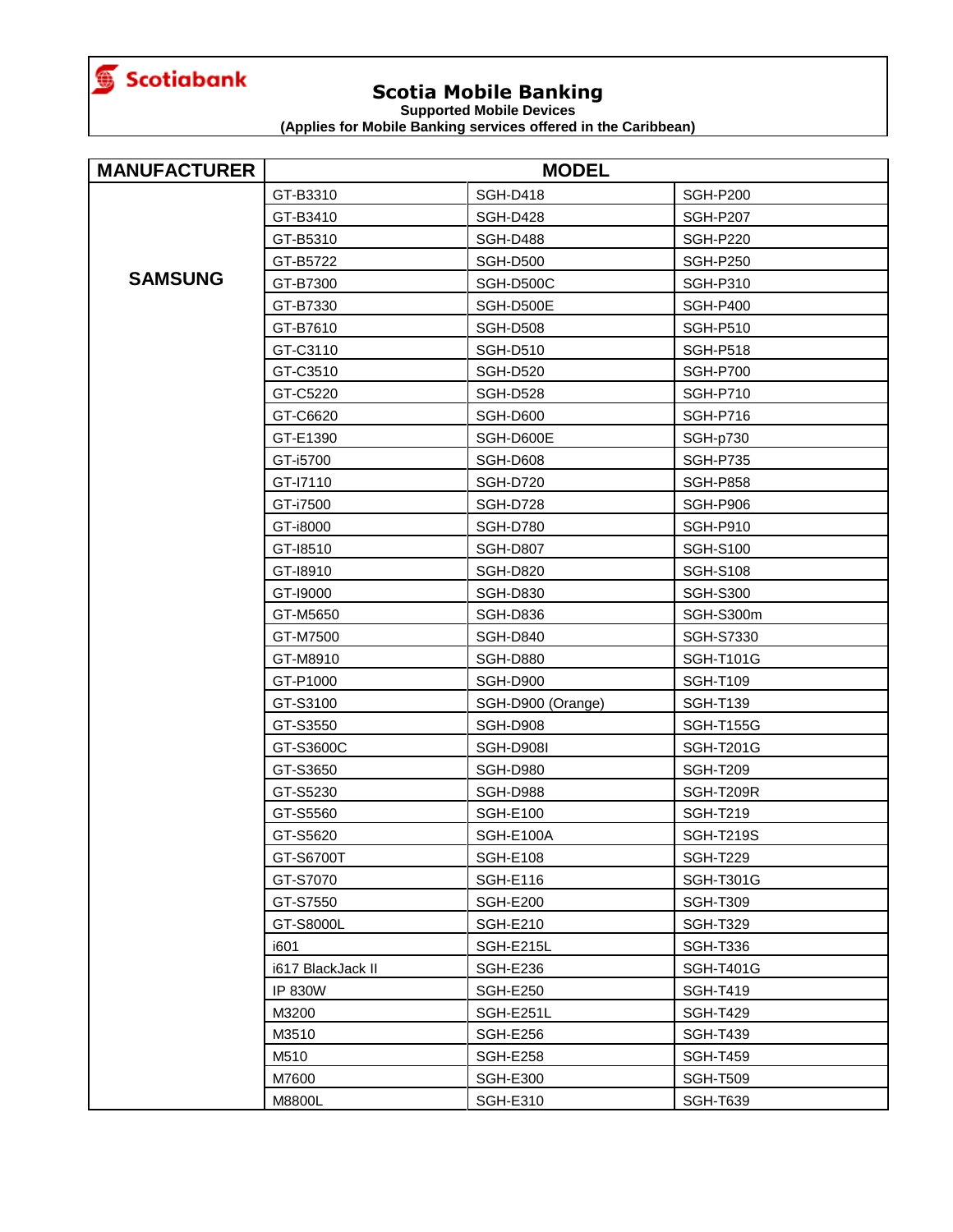

**Supported Mobile Devices**

| <b>MANUFACTURER</b> | <b>MODEL</b>       |                 |                 |
|---------------------|--------------------|-----------------|-----------------|
|                     | P260               | <b>SGH-E315</b> | <b>SGH-T729</b> |
|                     | P850               | <b>SGH-E316</b> | <b>SGH-T739</b> |
|                     | R210               | <b>SGH-E317</b> | <b>SGH-T746</b> |
|                     | R300               | <b>SGH-E318</b> | <b>SGH-T809</b> |
|                     | R430               | <b>SGH-E320</b> | <b>SGH-T919</b> |
| <b>SAMSUNG</b>      | R560               | <b>SGH-E330</b> | <b>SGH-T929</b> |
|                     | R610               | SGH-E330C       | <b>SGH-T939</b> |
|                     | S259               | SGH-E330N       | <b>SGH-U100</b> |
|                     | S3500              | <b>SGH-E335</b> | <b>SGH-U600</b> |
|                     | S3600              | <b>SGH-E338</b> | <b>SGH-U608</b> |
|                     | S5200              | <b>SGH-E340</b> | <b>SGH-V200</b> |
|                     | S7220              | <b>SGH-E350</b> | <b>SGH-V206</b> |
|                     | S8000              | SGH-E350E       | <b>SGH-X100</b> |
|                     | S8500              | SGH-E350V       | SGH-X100A       |
|                     | SCH A915           | <b>SGH-E351</b> | <b>SGH-X108</b> |
|                     | <b>SCH E159</b>    | SGH-E351L       | <b>SGH-X120</b> |
|                     | SCH F309           | <b>SGH-E356</b> | <b>SGH-X140</b> |
|                     | SCH F679           | <b>SGH-E358</b> | <b>SGH-X200</b> |
|                     | SCH i220/Code      | <b>SGH-E360</b> | <b>SGH-X210</b> |
|                     | SCH i770/Saga      | <b>SGH-E370</b> | <b>SGH-X300</b> |
|                     | SCH i910/Omnia     | <b>SGH-E378</b> | SGH-X427M       |
|                     | SCH R211 (Cricket) | <b>SGH-E390</b> | <b>SGH-X450</b> |
|                     | <b>SCH R310</b>    | <b>SGH-E398</b> | <b>SGH-X460</b> |
|                     | SCH R410           | <b>SGH-E420</b> | SGH-X460C       |
|                     | SCH R550/JetSet    | <b>SGH-E428</b> | <b>SGH-X461</b> |
|                     | SCH R600           | <b>SGH-E500</b> | SGH-X466        |
|                     | <b>SCH S319</b>    | <b>SGH-E530</b> | <b>SGH-X467</b> |
|                     | <b>SCH U750</b>    | SGH-E530C       | <b>SGH-X468</b> |
|                     | <b>SCH-A570</b>    | <b>SGH-E570</b> | <b>SGH-X475</b> |
|                     | <b>SCH-A600</b>    | <b>SGH-E590</b> | <b>SGH-X478</b> |
|                     | <b>SCH-A645</b>    | <b>SGH-E600</b> | <b>SGH-X480</b> |
|                     | SCH-A650           | SGH-E600C       | SGH-X480C       |
|                     | SCH-A670           | SGH-E608        | <b>SGH-X495</b> |
|                     | <b>SCH-A790</b>    | SGH-E610        | <b>SGH-X497</b> |
|                     | <b>SCH-A850</b>    | <b>SGH-E630</b> | <b>SGH-X500</b> |
|                     | <b>SCH-A870</b>    | SGH-E630C       | <b>SGH-X506</b> |
|                     | <b>SCH-A890</b>    | <b>SGH-E635</b> | <b>SGH-X510</b> |
|                     | <b>SCH-A930</b>    | SGH-E638        | SGH-X526        |
|                     | <b>SCH-A950</b>    | SGH-E640        | <b>SGH-X530</b> |
|                     | <b>SCH-A970</b>    | SGH-E690        | <b>SGH-X550</b> |
|                     | <b>SCH-A990</b>    | SGH-E700        | SGH-X560L       |
|                     | <b>SCH-F519</b>    | SGH-E700A       | <b>SGH-X566</b> |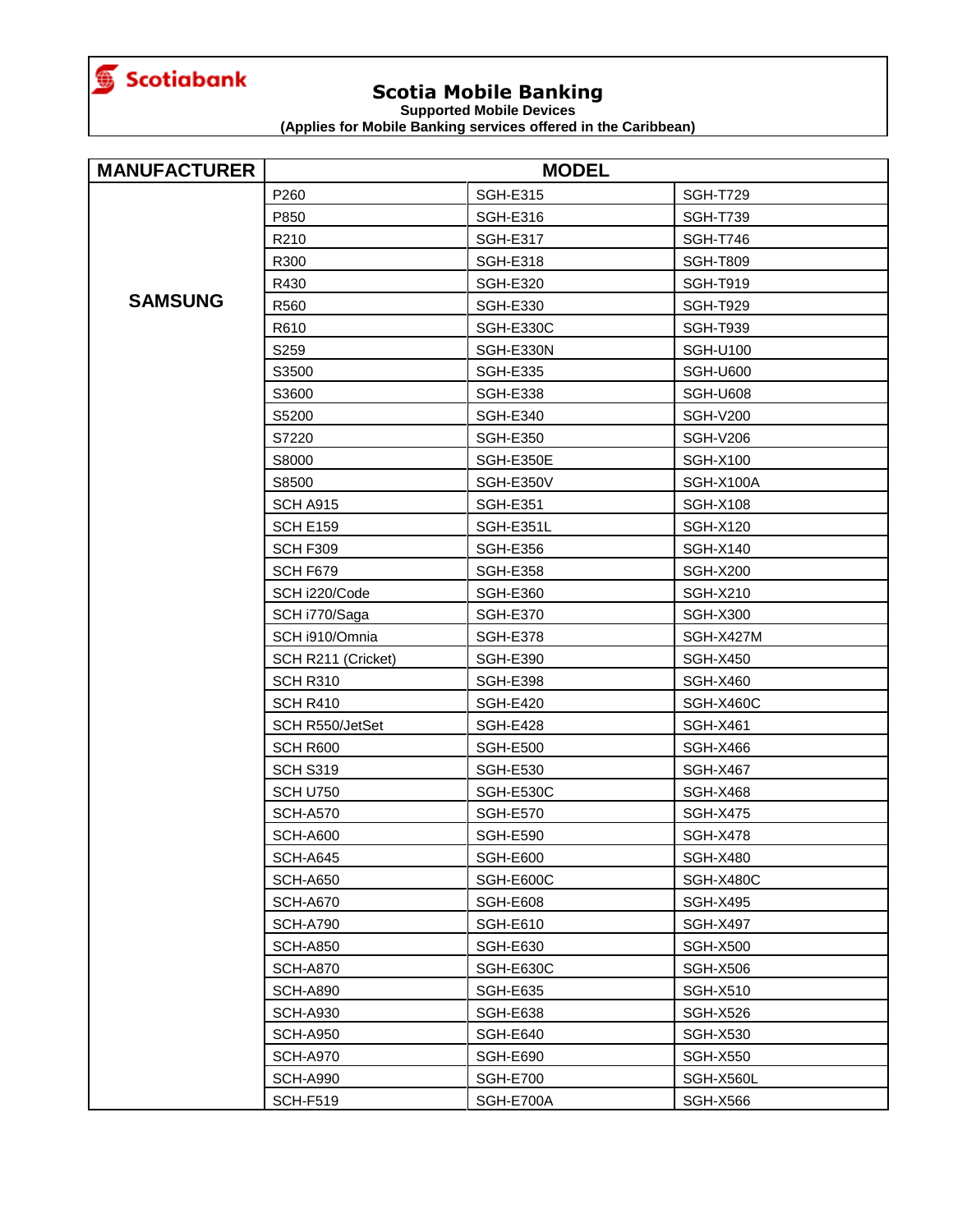

**Supported Mobile Devices**

| <b>MANUFACTURER</b> | <b>MODEL</b>                |                 |                      |
|---------------------|-----------------------------|-----------------|----------------------|
|                     | sch-i760                    | <b>SGH-E708</b> | <b>SGH-X576</b>      |
|                     | <b>SCH-i910</b>             | <b>SGH-E710</b> | <b>SGH-X600</b>      |
|                     | <b>SCH-M569</b>             | <b>SGH-E715</b> | SGH-X600A            |
|                     | <b>SCH-N330</b>             | <b>SGH-E720</b> | SGH-X608             |
| <b>SAMSUNG</b>      | <b>SCH-N415</b>             | SGH-E720C       | <b>SGH-X610</b>      |
|                     | <b>SCH-R100</b>             | <b>SGH-E730</b> | <b>SGH-X620</b>      |
|                     | <b>SCH-R350</b>             | <b>SGH-E736</b> | <b>SGH-X640</b>      |
|                     | <b>SCH-R355</b>             | <b>SGH-E738</b> | <b>SGH-X650</b>      |
|                     | <b>SCH-R400</b>             | <b>SGH-E740</b> | SGH-X656             |
|                     | SCH-R450/Messager           | <b>SGH-E746</b> | <b>SGH-X660</b>      |
|                     | <b>SCH-R451</b>             | <b>SGH-E747</b> | <b>SGH-X670</b>      |
|                     | <b>SCH-R460</b>             | <b>SGH-E750</b> | <b>SGH-X700</b>      |
|                     | <b>SCH-R500</b>             | <b>SGH-E758</b> | SGH-X708             |
|                     | <b>SCH-R510</b>             | <b>SGH-E760</b> | <b>SGH-X910</b>      |
|                     | <b>SCH-S169</b>             | <b>SGH-E768</b> | SGH-Z105             |
|                     | <b>SCH-S179</b>             | <b>SGH-E780</b> | <b>SGH-Z110</b>      |
|                     | <b>SCH-U340</b>             | <b>SGH-E800</b> | <b>SGH-Z150</b>      |
|                     | <b>SCH-U350</b>             | SGH-E800C       | <b>SGH-Z170</b>      |
|                     | SCH-U410T                   | SGH-E800N       | <b>SGH-Z220</b>      |
|                     | <b>SCH-U420</b>             | <b>SGH-E808</b> | <b>SGH-Z230</b>      |
|                     | <b>SCH-U430</b>             | <b>SGH-E810</b> | <b>SGH-Z300</b>      |
|                     | <b>SCH-U510</b>             | <b>SGH-E818</b> | <b>SGH-Z308</b>      |
|                     | <b>SCH-U520</b>             | <b>SGH-E820</b> | <b>SGH-Z360</b>      |
|                     | <b>SCH-U540</b>             | SGH-E820N       | <b>SGH-Z500</b>      |
|                     | SCH-U706 (Muse)             | <b>SGH-E830</b> | SGH-Z500V            |
|                     | SCH-U740 (Verizon Wireless) | <b>SGH-E838</b> | <b>SGH-Z548</b>      |
|                     | <b>SCH-W109</b>             | SGH-E840        | <b>SGH-Z560</b>      |
|                     | <b>SCH-X839</b>             | <b>SGH-E848</b> | <b>SGH-Z720</b>      |
|                     | <b>SCH-X859</b>             | <b>SGH-E850</b> | SGH-Z720 Joy McLaren |
|                     | SGH A167                    | SGH-E860V       | SGH-ZV10             |
|                     | <b>SGH B110</b>             | <b>SGH-E880</b> | SGH-ZV30             |
|                     | SGH B130L                   | <b>SGH-E890</b> | <b>SPH-A523</b>      |
|                     | SGH C270                    | <b>SGH-E900</b> | <b>SPH-A720</b>      |
|                     | SGH C276                    | SGH-E906        | <b>SPH-A920</b>      |
|                     | SGH E250i                   | SGH-E908        | SPH-A960             |
|                     | SGH F309                    | <b>SGH-F210</b> | <b>SPH-i325</b>      |
|                     | <b>SGH 1627</b>             | SGH-F250        | <b>SPH-M210</b>      |
|                     | SGH M628                    | SGH-F250L       | SPH-M220             |
|                     | SGH S366                    | SGH-F266        | <b>SPH-M240</b>      |
|                     | <b>SGH T406</b>             | SGH-F268        | SPH-M250             |
|                     | <b>SGH-A117</b>             | SGH-F270/Beat   | SPH-M310             |
|                     | <b>SGH-A127</b>             | SGH-F275        | SPH-M320             |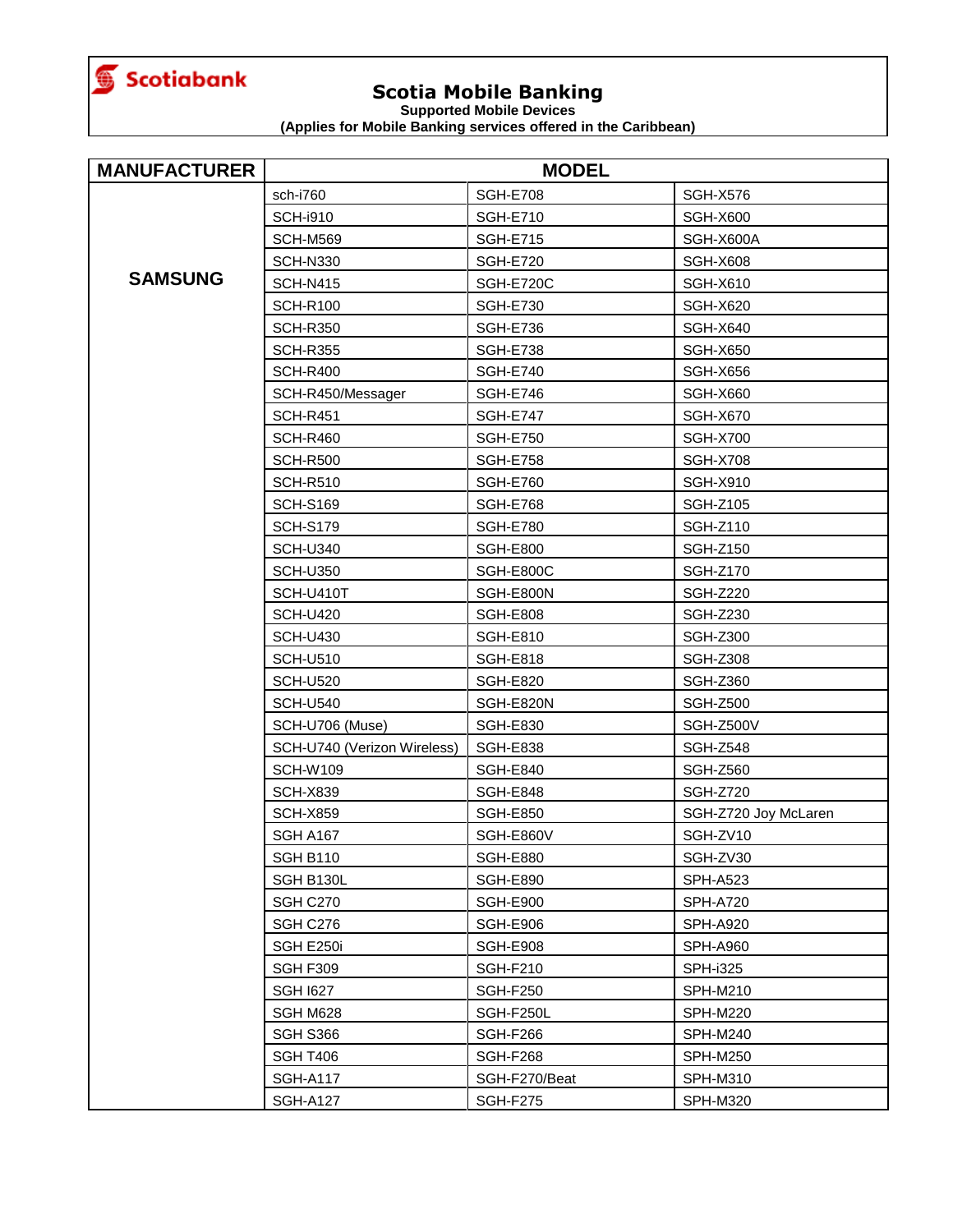

**Supported Mobile Devices**

| <b>MANUFACTURER</b>  | <b>MODEL</b>          |                  |                           |
|----------------------|-----------------------|------------------|---------------------------|
|                      | <b>SGH-A137</b>       | <b>SGH-F300</b>  | SPH-M330                  |
|                      | <b>SGH-A177</b>       | <b>SGH-F308</b>  | <b>SPH-M500</b>           |
|                      | <b>SGH-A237</b>       | <b>SGH-F480</b>  | <b>SPH-M520</b>           |
|                      | <b>SGH-A256</b>       | SGH-F480i        | <b>SPH-M540</b>           |
|                      | <b>SGH-A401</b>       | SGH-F480L        | <b>SPH-M550</b>           |
| <b>SAMSUNG</b>       | <b>SGH-A436</b>       | <b>SGH-F500</b>  | <b>SPH-M560</b>           |
|                      | <b>SGH-A437</b>       | SGH-F700V        | SPH-M620 (Bell Mobility)  |
|                      | <b>SGH-A501</b>       | <b>SGH-F900</b>  | SPH-M620 (Telus Mobility) |
|                      | <b>SGH-A511</b>       | <b>SGH-G400</b>  | <b>SPH-M800</b>           |
|                      | <b>SGH-A516</b>       | <b>SGH-G608</b>  | SPH-M810/Instinct         |
|                      | <b>SGH-A517</b>       | <b>SGH-G800</b>  | SPH-M850/Instinct HD      |
|                      | <b>SGH-A561</b>       | <b>SGH-g810</b>  | T309                      |
|                      | SGH-A637              | <b>SGH-i200</b>  | T409                      |
|                      | SGH-a706              | <b>SGH-I300</b>  | T509                      |
|                      | <b>SGH-A737</b>       | <b>SGH-I320</b>  | T619                      |
|                      | SGH-A746              | <b>SGH-1450</b>  | T709                      |
|                      | <b>SGH-A767</b>       | <b>SGH-1458</b>  | Transform                 |
|                      | <b>SGH-A777</b>       | SGH-i520v        | U740                      |
|                      | <b>SGH-A797</b>       | <b>SGH-i530</b>  | ultra touch               |
|                      | <b>SGH-A811</b>       | <b>SGH-i550</b>  | <b>V804SS</b>             |
|                      | <b>SGH-A837</b>       | <b>SGH-i560</b>  | 360 Samsung H1, M1        |
|                      | <b>SGH-A867</b>       | SGH-i560v        | Vodafone 360 Samsung M1   |
|                      | <b>SGH-A877</b>       | <b>SGH-1590</b>  | W579                      |
|                      | <b>SGH-A885</b>       | <b>SGH-1600</b>  | X495                      |
|                      | <b>SGH-A897</b>       | <b>SGH-i601</b>  | X636                      |
|                      | <b>SGH-B100</b>       | <b>SGH-i607</b>  | Z100                      |
|                      | <b>SGH-B120</b>       | <b>SGH-i608</b>  | Z107                      |
|                      | <b>SGH-B200</b>       | <b>SGH-i616</b>  | Z130                      |
|                      | <b>SGH-B220</b>       | <b>SGH-I620V</b> | Z300                      |
|                      | SGH-B270i             | <b>SGH-i637</b>  | Z310                      |
|                      | <b>SGH-B300</b>       | <b>SGH-I640V</b> | Z510                      |
|                      | <b>SGH-B310</b>       | SGH-i688         | Z540                      |
|                      | <b>SGH-B320</b>       | <b>SGH-I700</b>  | Z550                      |
|                      | <b>SGH-B500</b>       | SGH-1710         | Z560 Vodafone             |
|                      |                       | P900             | <b>W508A</b>              |
|                      | R520m                 | P908             | W595                      |
| <b>SONY ERICSSON</b> | KDDI-Sony Ericsson re | P910a            | W600c                     |
|                      | NTT DoCoMo SO503i     | R300             | <b>W600i</b>              |
|                      | NTT DoCoMo SO504i     | R300a            | W610c                     |
|                      | 290i                  | R300c            | <b>W700i</b>              |
|                      | A172                  | R300i            | W705                      |
|                      | A260                  | S302             | W705u                     |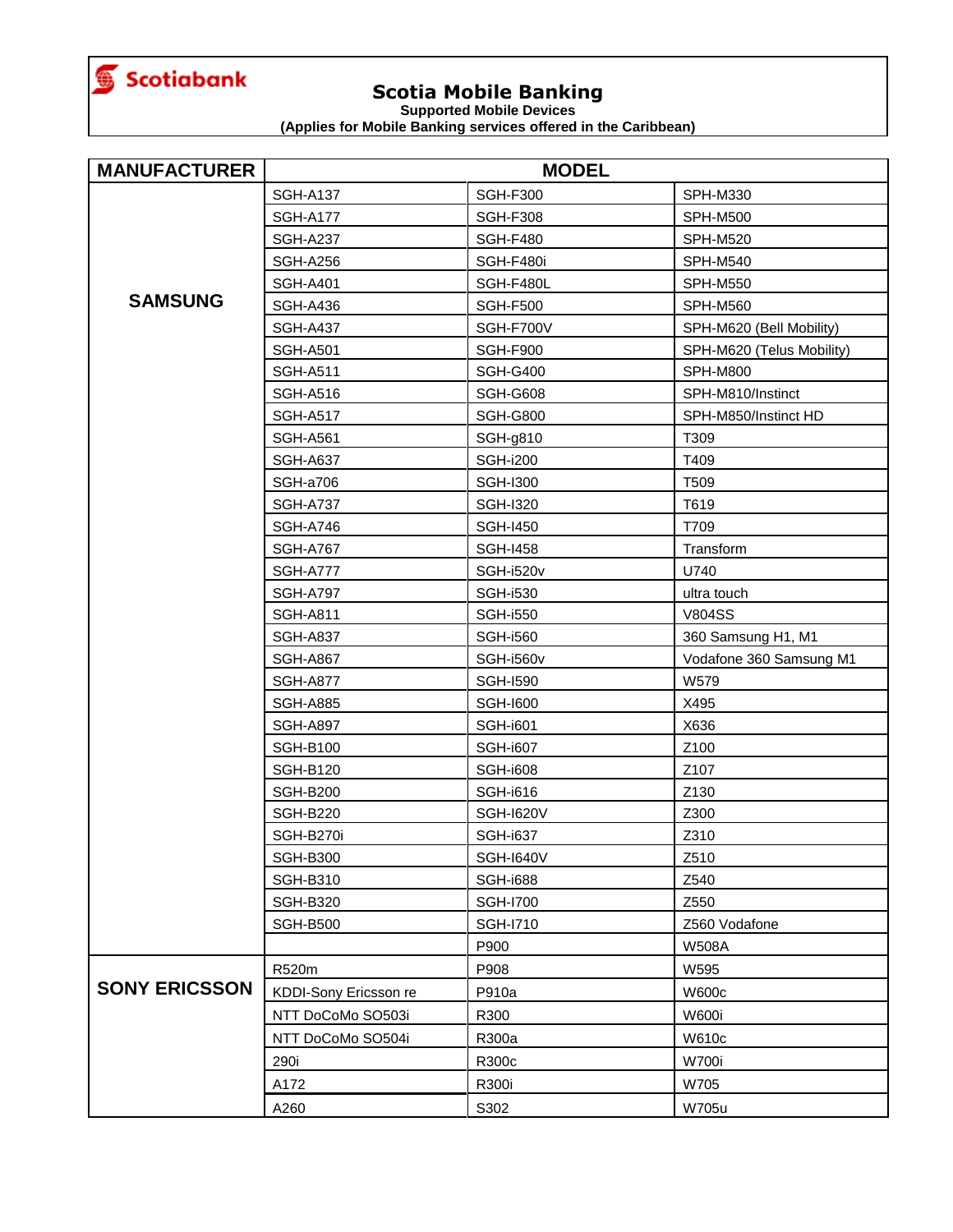<span id="page-13-0"></span>

**Supported Mobile Devices**

| <b>MANUFACTURER</b>  | <b>MODEL</b> |                 |                  |
|----------------------|--------------|-----------------|------------------|
|                      | A320         | S312            | <b>W710c</b>     |
|                      | Aino         | S500c           | <b>W710i</b>     |
|                      | Ainoa        | S700c           | W715             |
|                      | <b>B10</b>   | S700i           | <b>W750i</b>     |
|                      | C123         | S710a           | W760c            |
|                      | C510         | Satio           | <b>W760i</b>     |
| <b>SONY ERICSSON</b> | C510a        | Satioa          | <b>W800c</b>     |
|                      | C510c        | T100            | <b>W800i</b>     |
|                      | C702         | T126i           | <b>W810c</b>     |
|                      | C702a        | T200            | <b>W810i</b>     |
|                      | C702c        | T226            | <b>W850i</b>     |
|                      | C902c        | T230            | <b>W890i</b>     |
|                      | C902v        | T270i           | <b>W900c</b>     |
|                      | C903         | T290i           | <b>W900i</b>     |
|                      | C903a        | T300            | W902             |
|                      | C905         | T306            | <b>W908c</b>     |
|                      | C905a        | T310            | <b>W910i</b>     |
|                      | C905c        | T312            | W980             |
|                      | C905v        | T600            | <b>W980c</b>     |
|                      | D750i        | T610            | W995             |
|                      | ElmJ10       | T616            | W995a            |
|                      | ElmJ10i2     | T618            | X10a             |
|                      | F100i        | T628            | X10miniE10a      |
|                      | F305         | T637            | X10miniE10i      |
|                      | F305c        | T650i           | X10miniproU20a   |
|                      | F500i        | <b>T68</b>      | X10MiniproU20i   |
|                      | G502         | T687i           | X <sub>1</sub> a |
|                      | HazelJ20     | T700            | X <sub>1</sub>   |
|                      | HazelJ20i    | T707            | X <sub>2</sub>   |
|                      | J105a        | T707a           | X <sub>2a</sub>  |
|                      | J105i        | T715            | Z1010            |
|                      | J200i        | T715a           | Z200             |
|                      | J230i        | T818            | Z208             |
|                      | J300i        | U100a           | Z250i            |
|                      | K300i        | U100i           | Z300i            |
|                      | <b>K500i</b> | U <sub>5a</sub> | Z310a            |
|                      | K506c        | U <sub>5i</sub> | Z310i            |
|                      | K508i        | <b>V600i</b>    | Z320a            |
|                      | K510i        | V640i           | Z320i            |
|                      | K550i        | V802            | Z500a            |
|                      | K610a        | <b>W20i</b>     | Z500i            |